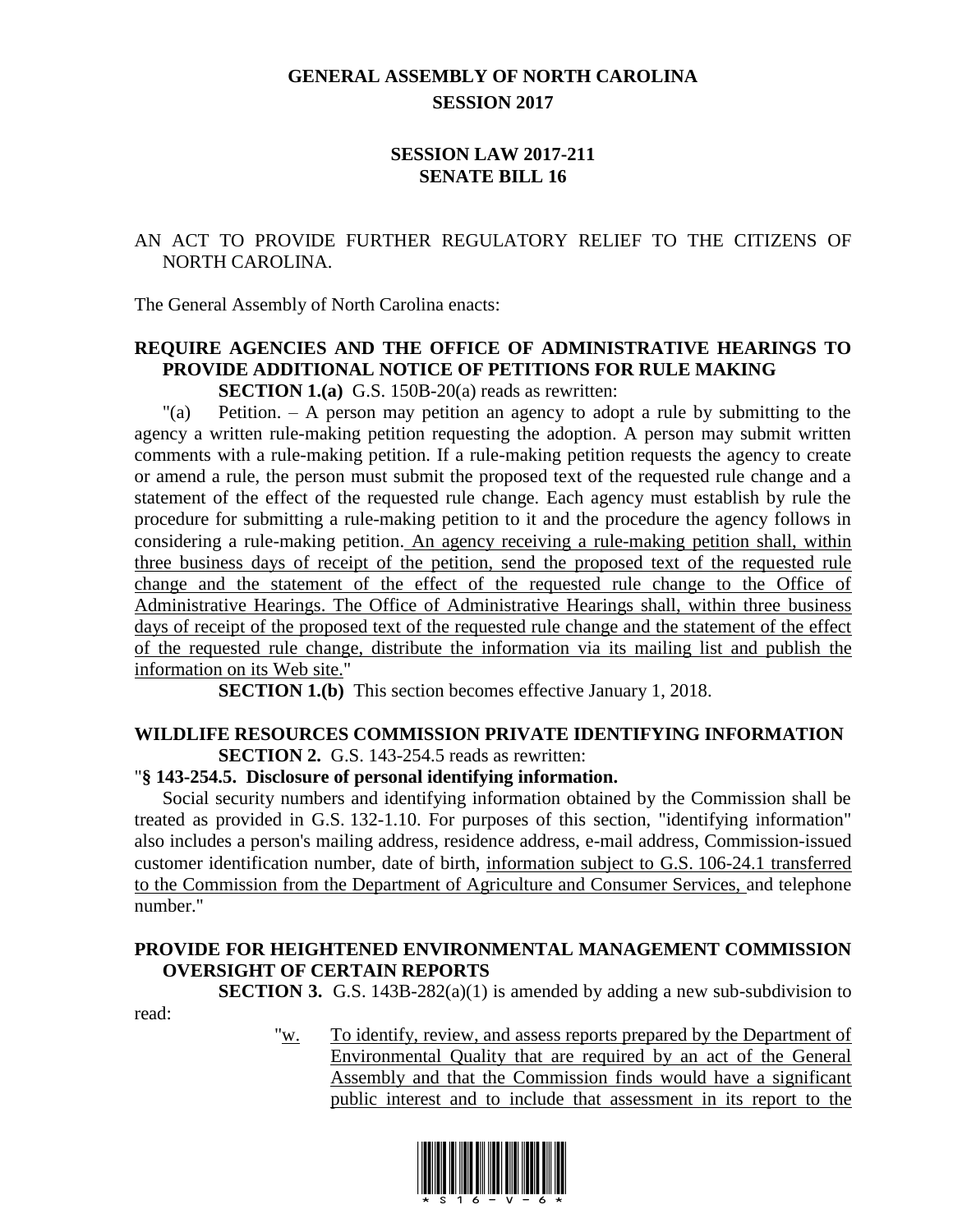Environmental Review Commission under subsection (b) of this section."

## **ALLOW OPTIONAL MEALS FOR BED AND BREAKFAST GUESTS**

**SECTION 4.(a)** G.S. 130A-247(5a) reads as rewritten:

- "(5a) "Bed and breakfast home" means a business in a private home of not more than eight guest rooms that offers bed and breakfast accommodations for a period of less than one week and that meets all of the following criteria:
	- a. Does not serve food or drink to the general public for pay.
	- b. Serves the breakfast meal, the lunch meal, the dinner meal, or a combination of all or some of these three meals, only to overnight guests of the home.
	- c. Includes the price of any meals servedbreakfast in the room rate. The price of additional meals served may be added to the room rate at the conclusion of the overnight guest's stay.
	- d. Is the permanent residence of the owner or the manager of the business."

**SECTION 4.(b)** G.S. 130A-247(6) reads as rewritten:

- "(6) "Bed and breakfast inn" means a business of at least nine but not more than 12 guest rooms that offers bed and breakfast accommodations to at least nine but not more than 23 persons per night for a period of less than one week, and that: that meets all of the following requirements:
	- a. Does not serve food or drink to the general public for pay; pay.
	- b. Serves only the breakfast meal, and that meal is served the lunch meal, the dinner meal, or a combination of all or some of these three meals only to overnight guests of the business; business.
	- c. Includes the price of breakfast in the room rate; andrate. The price of additional meals served may be added to the room rate at the conclusion of the overnight guest's stay.
	- d. Is the permanent residence of the owner or the manager of the business."

**SECTION 4.(c)** This section becomes effective January 1, 2018.

# **AMEND ALARM SYSTEM BUSINESS LICENSING STATUTES**

**SECTION 5.(a)** G.S. 74D-2(c) reads as rewritten:

 $\degree$  (c) Qualifying Agent. – A business entity that engages in the alarm systems business is subject to all of the requirements listed in this subsection with respect to a qualifying agent. For purposes of this Chapter, a "qualifying agent" is an individual in a management position who is licensed under this Chapter and whose name and address have been registered with the Board. The requirements are:

(1) The business entity shall employ a designated resident qualifying agent who meets the requirements for a license issued under and who is, in fact, licensed under the provisions of this Chapter, unless otherwise approved by the Board. Provided, however, that this approval shall not be given unless the business entity has and continuously maintains in this State a registered agent who shall be an individual resident in this State. Service upon the registered qualifying agent appointed by the business entity of any process, notice or demand required by or permitted by law to be served upon the business entity by the Alarm Systems Licensing Board shall be binding upon the licensed business entity and the licensee.entity. Nothing herein contained shall limit or affect the right to serve any process, notice or demand required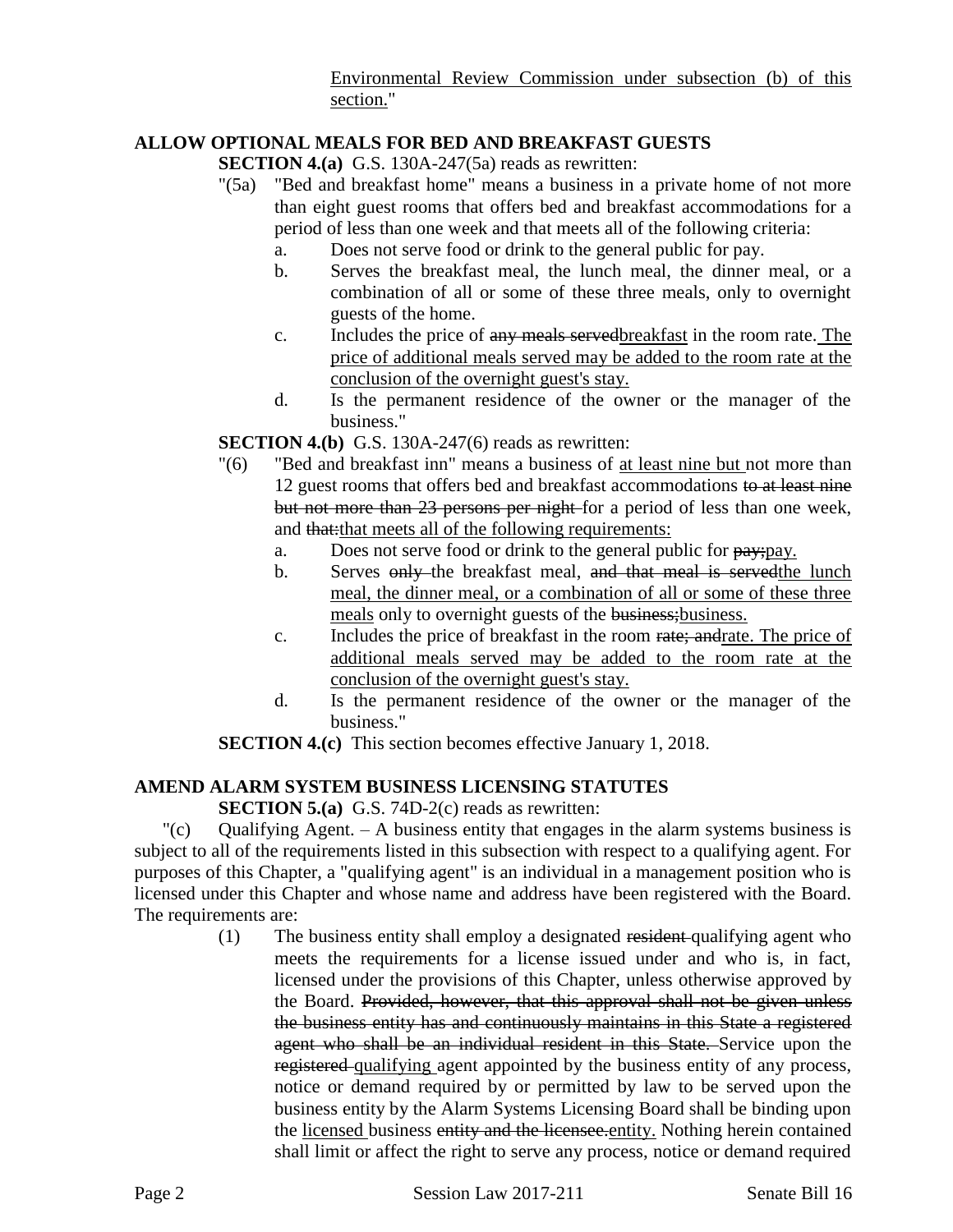or permitted by law to be served upon a business entity in any other manner or hereafter permitted by law.

- (2) Repealed by Session Laws 2009-328, s. 15, effective October 1, 2009.
- (3) In the event that the qualifying agent upon whom the business entity relies in order to do business ceases to perform his duties as qualifying agent, the business entity shall notify the board in writing within 10 working days. The business entity must obtain a substitute qualifying agent within 90 days after the original qualifying agent ceases to serve as qualifying agent.
- (4) The license certificate shall list the name of the qualifying agent. No licensee shall serve as the qualifying agent for more than one business entity without the prior approval of the Board.
- (5) Repealed by Session Laws 2009-328, s. 15, effective October 1, 2009."
- **SECTION 5.(b)** G.S. 74D-8 reads as rewritten:

### "**§ 74D-8. Registration of persons employed.**

- (a) (1) All licenseesA licensee of an alarm systems business shall register with the Board within 30 days after the employment begins, all of the licensee's following employees that are within the State, unless in the discretion of the Director, the time period is extended for good cause.cause:
	- a. Any employee that has access to confidential information detailing the design, installation, or application of any location specific electronic security system or that has access to any code, number, or program that would allow the system to be modified, altered, or circumvented.
	- b. Any employee who installs or services an electronic security system in a personal residence.

Employees engaged only in sales or marketing that does not involve any of the above are not required to be registered.

- (2) To register an employee, a licensee shall submit to the Board as to the employee: set(s) of classifiable fingerprints on standard F.B.I. applicant cards; recent color photograph(s) of acceptable quality for identification; and statements of any criminal records as deemed appropriate by the Board.
- $(2)(3)$  Except during the period allowed for registration in subdivision (a)(1) of this section, no alarm systems business may employ any employee unless the employee's registration has been approved by the Board as set forth in this section.

(b) The Director shall be notified in writing of the termination of any employee registered under this Chapter within 20 days after the termination.

(c) The Board shall issue a registration card to each employee of a licensee who is registered under this Chapter. The registration card shall expire two years after its date of issuance and shall be renewed before the expiration of the term of the registration. If a registered person changes employment to another licensee, the registration card may remain valid; however, persons changing employment must pay the fee authorized by G.S. 74D-7(e)(5).

(d) If all required documents, properly completed, have been submitted to the Board no later than 20 days after an employee begins employment, the employer of each applicant for registration shall give the applicant a copy of the complete application which the employee can use until a registration card issued by the Board is received."

# **ELIMINATE DUPLICATIVE AND UNNECESSARY ELECTRICAL EQUIPMENT AND APPLIANCE CERTIFICATION REQUIREMENTS**

**SECTION 6.(a)** G.S. 66-25 reads as rewritten: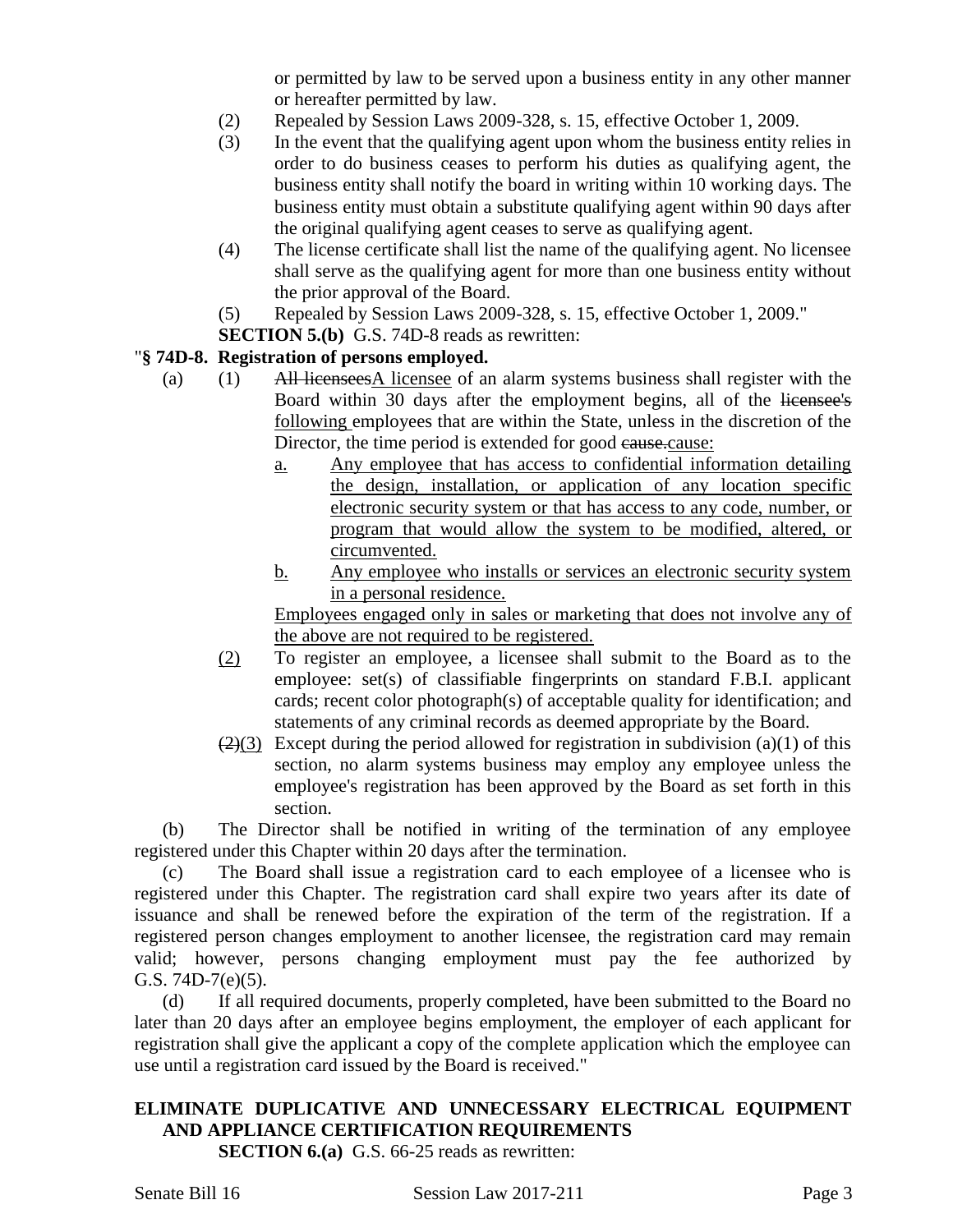### "**§ 66-25. Acceptable listings as to safety of goods.**

(a) All electrical materials, devices, appliances, and equipment shall be evaluated for safety and suitability for intended use. Except as provided in subsection (b)subsections (b) and (c) of this section, this evaluation shall be conducted in accordance with nationally recognized standards and shall be conducted by a qualified testing laboratory. The Commissioner of Insurance, through the Engineering Division of the Department of Insurance, shall implement the procedures necessary to approve suitable national standards and to approve suitable qualified testing laboratories. The Commissioner may assign his authority to implement the procedures for specific materials, devices, appliances, or equipment to other agencies or bodies when they would be uniquely qualified to implement those procedures.

In the event that the Commissioner determines that electrical materials, devices, appliances, or equipment in question cannot be adequately evaluated through the use of approved national standards or by approved qualified testing laboratories, the Engineering Division of the Department of Insurance shall specify any alternative evaluations which safety requires.

The Engineering Division of the Department of Insurance shall keep in file, where practical, copies of all approved national standards and resumes of approved qualified testing laboratories.

(b) Electrical devices, appliances, or equipment used by the Division of Adult Correction and Juvenile Justice of the Department of Public Safety in institutional kitchens and manufacturing equipment used by Correction Enterprises are exempt from the evaluation requirement of subsection (a) of this section.

(c) The Department of Administration, Division of Purchase and Contract, shall not seek to enforce the provisions of subsection (a) of this section by any means, including requiring acceptance inspections or additional testing of electrical materials, devices, appliances, or equipment purchased by State departments, agencies, and institutions."

**SECTION 6.(b)** Upon the effective date of this section, the Department of Administration, Division of Purchase and Contract, shall publish a notice on its Web site indicating that acceptance inspections and additional testing are no longer required for the purchase of electrical materials, devices appliances, or equipment by State departments, agencies, and institutions.

## **AUTHORIZE PRIVATE CONDEMNATION OF LAND FOR PIPELINES AND MAINS ORIGINATING OUTSIDE OF NORTH CAROLINA**

**SECTION 7.** G.S. 40A-3(a)(1) reads as rewritten:

- "(1) Corporations, bodies politic or persons have the power of eminent domain for the construction of railroads, power generating facilities, substations, switching stations, microwave towers, roads, alleys, access railroads, turnpikes, street railroads, plank roads, tramroads, canals, telegraphs, telephones, electric power lines, electric lights, public water supplies, public sewerage systems, flumes, bridges, and pipelines or mains originating in North Carolina for the transportation of petroleum products, coal, gas, limestone or minerals. Land condemned for any liquid pipelines shall:
	- a. Not be less than 50 feet nor more than 100 feet in width; and

b. Comply with the provisions of G.S. 62-190(b).

The width of land condemned for any natural gas pipelines shall not be more than 100 feet."

## **CLARIFY STORMWATER LAWS**

**SECTION 8.** G.S. 143-214.7(b3) reads as rewritten:

"(b3) Stormwater runoff rules and programs shall not require private property owners to install new or increased stormwater controls for (i) preexisting development or (ii)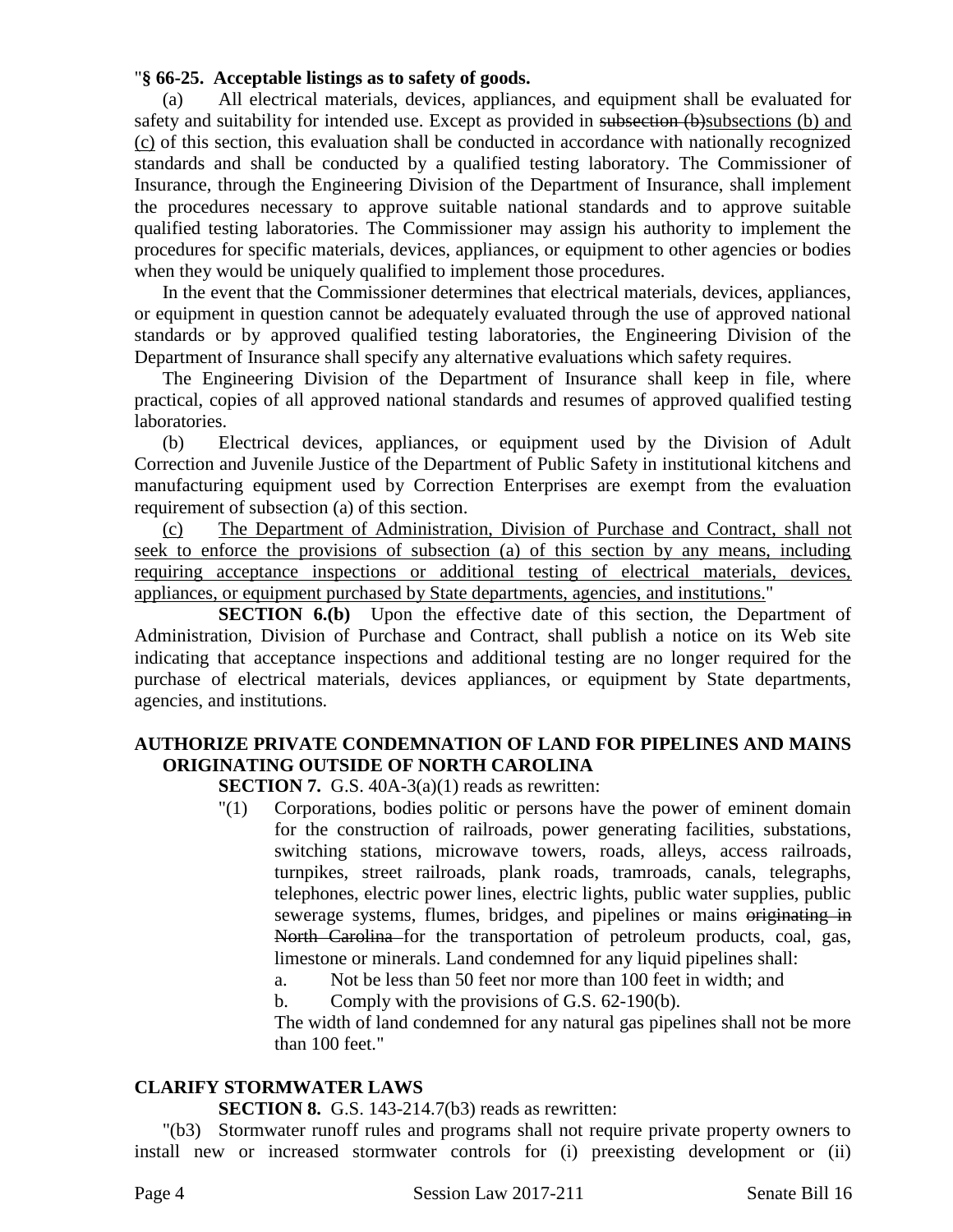redevelopment activities that do not remove or decrease existing stormwater controls. When a preexisting development is redeveloped, either in whole or in part, increased stormwater controls shall only be required for the amount of impervious surface being created that exceeds the amount of impervious surface that existed before the redevelopment."

## **AMEND THE THRESHOLD FOR COASTAL STORMWATER REQUIREMENTS FOR RESIDENTIAL PROJECTS**

**SECTION 9.(a)** Definitions. – "Coastal Stormwater Rule" means 15A NCAC 02H .1019 (Coastal Counties) for purposes of this section and its implementation.

**SECTION 9.(b)** Coastal Stormwater Rule. – Until the effective date of the revised permanent rule that the Environmental Management Commission is required to adopt pursuant to subsection (d) of this section, the Commission and the Department of Environmental Quality shall implement the Coastal Stormwater Rule, as provided in subsection (c) of this section.

**SECTION 9.(c)** Implementation. – The Commission and the Department shall not require a State stormwater permit for a residential project unless the residential project would cumulatively add more than 10,000 square feet of built upon area.

**SECTION 9.(d)** Additional Rule-Making Authority. – The Commission shall adopt a rule to amend the Coastal Stormwater Rule consistent with subsection (c) of this section. Notwithstanding G.S. 150B-19(4), the rule adopted by the Commission, pursuant to this section, shall be substantively identical to the provisions of subsection (c) of this section. Rules adopted pursuant to this section are not subject to Part 3 of Article 2A of Chapter 150B of the General Statutes. Rules adopted pursuant to this section shall become effective as provided in G.S. 150B-21.3(b1) as though 10 or more written objections had been received as provided by G.S. 150B-21.3(b2).

**SECTION 9.(e)** Sunset. – This section expires when permanent rules adopted as required by subsection (d) of this section become effective.

## **STUDY ELECTRICAL SAFETY FOR SWIMMING POOLS**

**SECTION 10.** The Building Code Council shall review electrical safety requirements for swimming pools to determine if the requirements should be amended in order to better protect public safety. No later than December 1, 2017, the Council shall report its findings and recommendations, including any actions the Council has taken related to electrical safety requirements for swimming pools, to the Joint Legislative Oversight Committee on Justice and Public Safety.

#### **STUDY USE OF UNGRADED LUMBER IN CERTAIN CIRCUMSTANCES**

**SECTION 11.** The Building Code Council shall study under what circumstances it would be appropriate to use lumber that has not been grade stamped under the authority of a lumber grading bureau in construction in North Carolina. The Council shall consider cost, durability, public safety, and any other factors the Council deems necessary. No later than December 1, 2017, the Council shall report its findings and recommendations to the Joint Legislative Oversight Committee on Agriculture and Natural and Economic Resources.

## **REQUIRE ORIGINAL EQUIPMENT BACKUP LAMPS TO BE OPERABLE AND STUDY DECREASING THE FREQUENCY OF VEHICLE INSPECTIONS**

**SECTION 12.(a)** G.S. 20-129 is amended by adding a new subsection to read:

"(h) Backup Lamps. – Every motor vehicle originally equipped with white backup lamps shall have those lamps in operating condition."

**SECTION 12.(b)** The Department of Transportation and the Department of Environmental Quality shall jointly study whether the frequency of vehicle safety inspections and vehicle emissions inspections should be decreased. The Departments shall consider public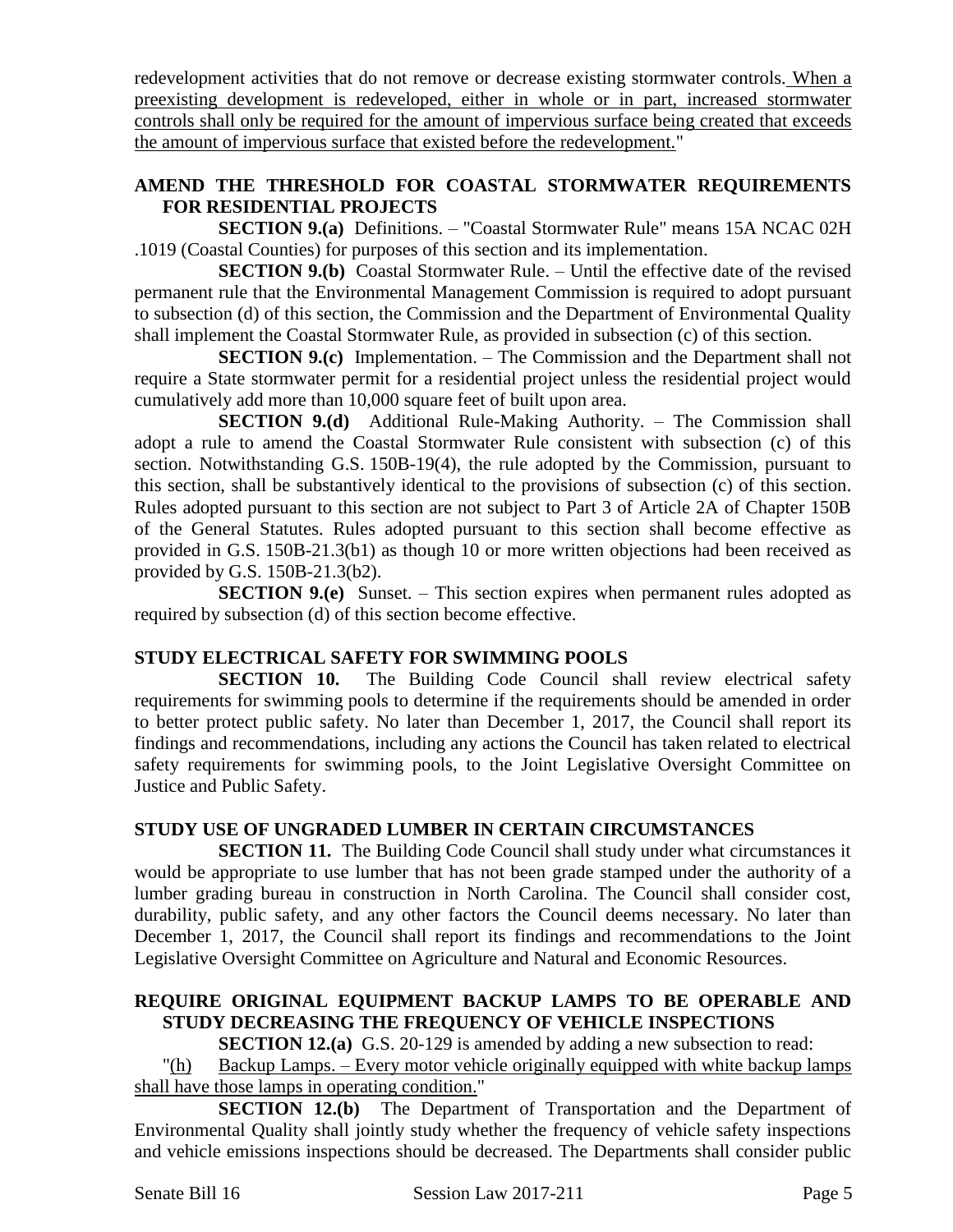safety, air quality, savings to vehicle owners, impacts on State revenues, and any other factors the Departments deem necessary. No later than March 1, 2018, the Departments shall jointly report their findings and recommendations to the Joint Legislative Transportation Oversight Committee.

**SECTION 12.(c)** Subsection (a) of this section becomes effective March 1, 2018, and applies to offenses committed on or after that date.

## **STUDY EROSION AND SEDIMENTATION CONTROL PROGRAMS**

**SECTION 13.** The Environmental Review Commission shall study the State sedimentation and erosion control program and locally delegated sedimentation and erosion control programs. The Commission shall specifically examine how the programs could be more efficient and streamlined. The Commission shall report the results of the study, including any findings and recommendations, to the 2018 Regular Session of the 2017 General Assembly.

### **DEPARTMENT OF LABOR TECHNICAL CHANGES**

**SECTION 14.(a)** G.S. 95-25.5(a) reads as rewritten:

"(a) No youth under 18 years of age shall be employed by any employer in any occupation without a youth employment certificate unless specifically exempted. The Commissioner of Labor shall prescribe regulations for youths and employers concerning the issuance, maintenance and revocation of certificates. Certificates will be issued, subject to review by the Department of Labor, by county directors of social services and such of their designees as are approved by the Commissioner; provided, the Commissioner may also issue certificates, issued by the Commissioner, both directly and electronically."

**SECTION 14.(b)** G.S. 95-117 reads as rewritten:

### "**§ 95-117. Definitions.**

Each word or term defined in this Article has the meaning indicated in this section, unless a different meaning is plainly required by the context.

- (1) Annual gross volume. The gross receipts a person or passenger tramway receives from all types of sales made and business done during a 12-month period.
- (1)(2) "Commissioner" means the Commissioner. The Commissioner of Labor of the State of North Carolina.
- $(2)(3)$  "Industry" means activities Industry. Activities of all those persons in the State who own, manage, or direct the operation of passenger tramways.
- (3)(4) "Operator" means any Operator. Any person, firm, corporation, or organization which owns, manages, or directs the operation of a passenger tramway. "Operator" may apply to the State or any political subdivision or instrumentality thereof.
- (5) Owner. Any person or authorized agent of such person who owns a passenger tramway or, in the event the passenger tramway is leased, the lessee. The term owner shall also include the State of North Carolina or any political subdivision thereof or any unit of local government.
- $(4)(6)$  "Passenger tramway" means a Passenger tramway. A device used to transport passengers uphill on skis, or in cars on tracks, or suspended in the air by the use of steel cables, chains or belts, or by ropes, and usually supported by trestles or towers with one or more spans. "Passenger tramway" shall include The term includes any of the following devices:
	- a. "Chairlift," a Chairlift. A type of transportation on which passengers are carried on chairs suspended in the air and attached to a moving cable, chain or link belt supported by trestles or towers with one or more spans, or similar devices; devices.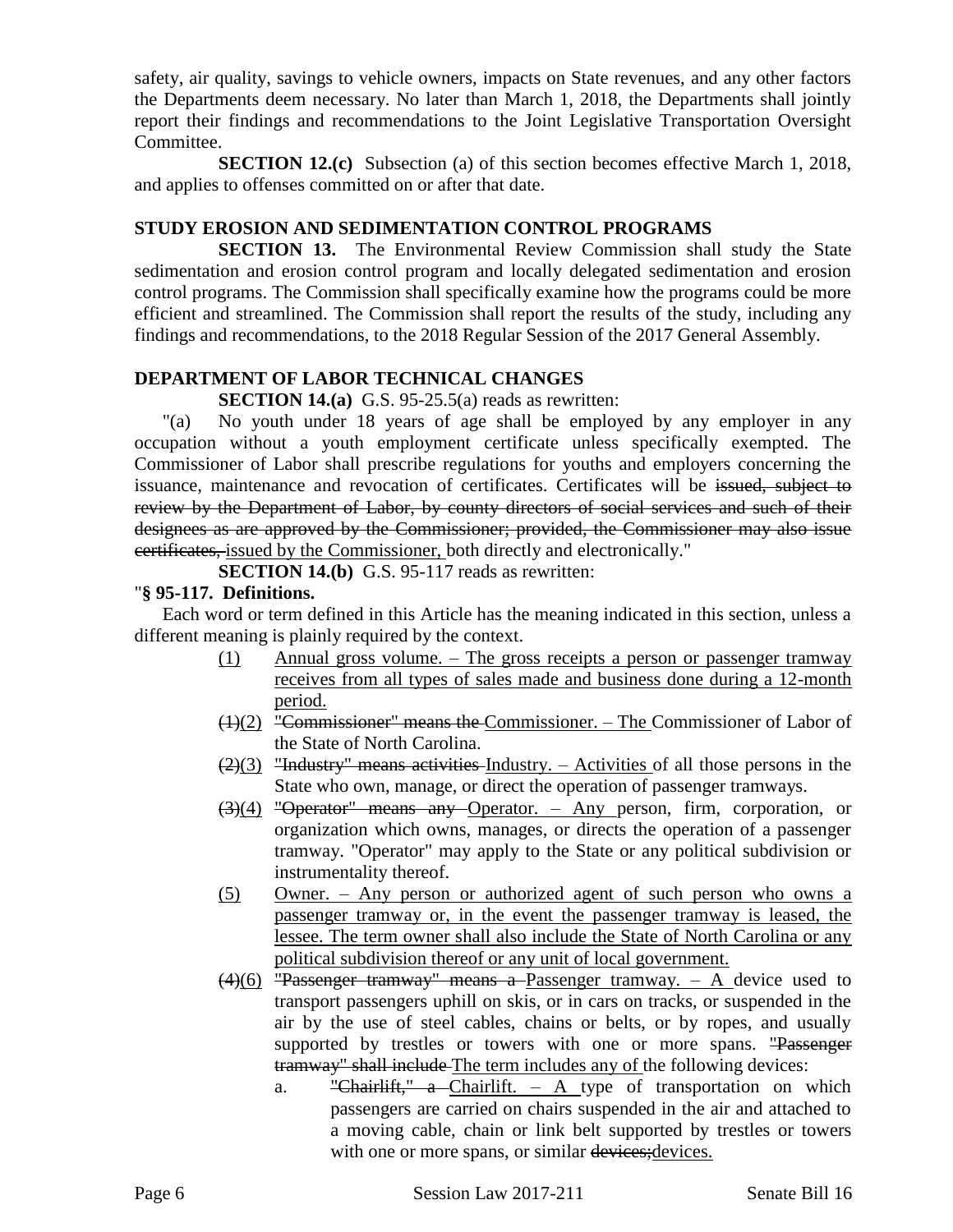- a1. "Conveyor," a Conveyor.  $-$  A type of transportation on which passengers are transported uphill on a flexible moving element (conveyor belt) that travels uphill on one path and generally returns underneath the uphill portion.
- a2. Funicular.  $A$  system in which passengers are transported in or on carriers that are supported and guided by a level or inclined guideway and propelled by means of a haul rope or other flexible element that is driven by a power unit remaining essentially at a single location.
- a3. Gondola. An enclosed cabin attached to a cable that mechanically transports people or cargo.
- b. "*J* bar, *T* bar or platter pull, so-called and similar types of devices or means of transportation J bar, T bar, or platter pull. – Devices which pull skiers riding on skis by means of an attachment to a main overhead cable supported by trestles or towers with one or more spans; spans.
- c. "Multicar aerial passenger tramway," a Multicar aerial passenger  $t$ ramway.  $- A$  device used to transport passengers in several open or in closed cars attached to, and suspended from, a moving wire rope or attached to a moving wire rope and supported on a standing wire rope, or similar device; device.
- d. "Rope tow," a Rope tow.  $-$  A type of transportation which pulls the skiers, riding on skis as the skier grasps the rope manually, or similar devices; device.
- e. "Skimobile," a Skimobile.  $-$  A device in which a passenger car running on steel or wooden tracks is attached to and pulled by a steel cable, or similar device; device.
- f. "Two-car aerial passenger tramway," a Two-car aerial passenger tramway. – A device used to transport passengers in two open or enclosed cars attached to, and suspended from, a moving wire rope or attached to a moving wire rope and supported on a standing wire rope or similar device.
- (7) Person. Any individual, association, partnership, firm, corporation, private organization, or the State of North Carolina or any political subdivision thereof or any unit of local government."

**SECTION 14.(c)** Article 15 of Chapter 95 of the General Statutes is amended by adding the following new sections to read:

# "**§ 95-125.1. Operation of unsafe device.**

No person shall operate, permit to be operated, or use any device subject to the provisions of this Article if the person knows or reasonably should know that the operation or use of the device will expose the public to an unsafe condition which is likely to result in personal injury or property damage.

# "**§ 95-125.2. Reports required.**

(a) The owner of any device regulated under the provisions of this Article, or the owner's authorized agent, shall, within 24 hours, notify the Commissioner of each and every occurrence involving the device when either of the following occurs:

(1) Death or injury requiring medical treatment, other than first aid, by a physician. For the purposes of this section, "first aid" means (i) the one-time treatment or observation of scratches, cuts not requiring stitches, burns, splinters, or contusions or (ii) performing a diagnostic procedure, including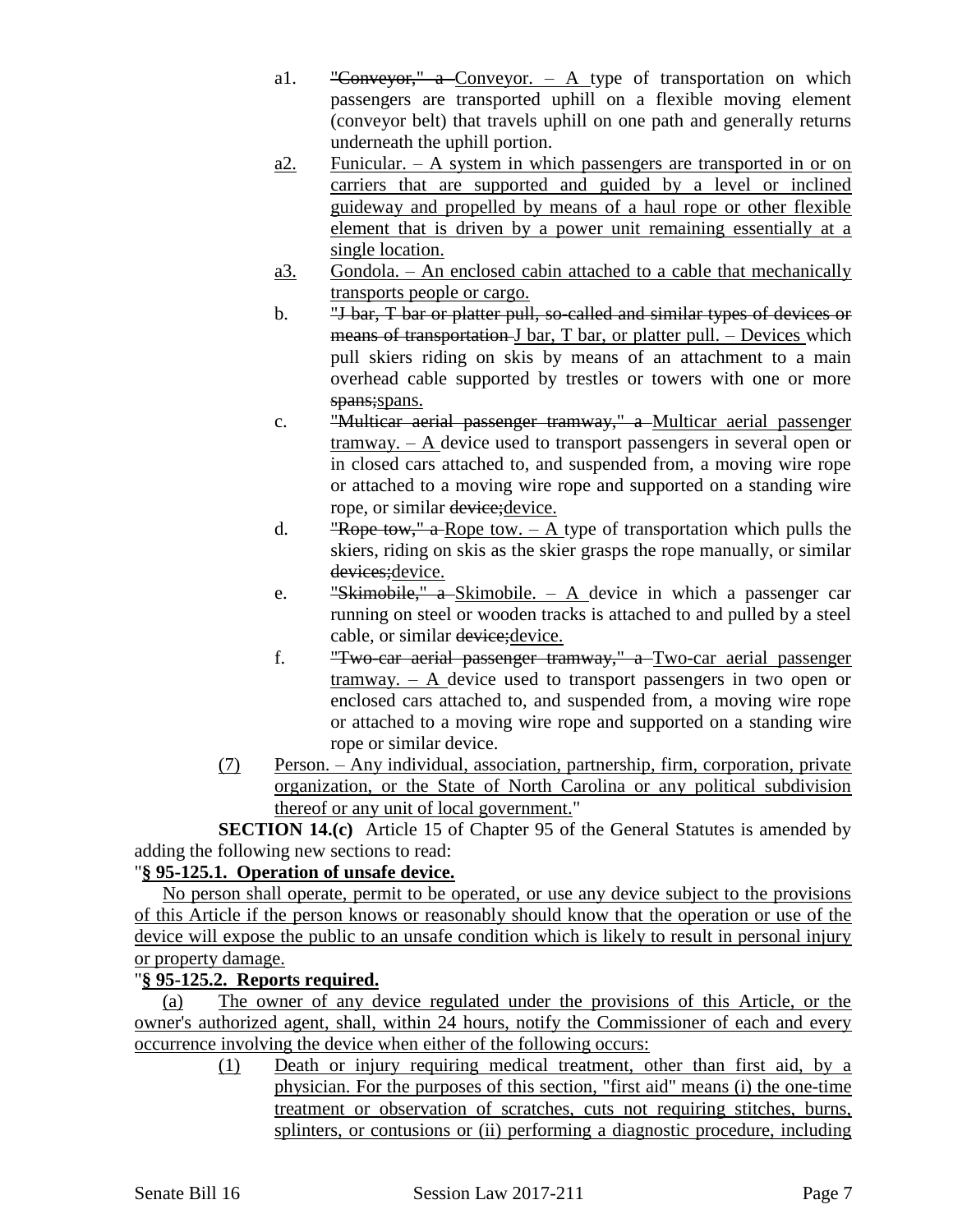examination and X rays, which does not ordinarily require medical treatment even though provided by a physician or other licensed personnel.

(2) Damage to the device indicating a substantial defect in design, mechanics, structure, or equipment that affects the future safe operation of the device. No reporting is required in the case of normal wear and tear.

(b) The Commissioner, without delay, after notification and determination that an occurrence involving injury or damage as specified in subsection (a) of this section has occurred, shall make a complete and thorough investigation of the occurrence. The report of the investigation shall be placed on file in the office of the division and shall give in detail all facts and information available. The owner may submit for inclusion in the file results of investigations independent of the department's investigation.

(c) No person, after an occurrence specified in subsection (a) of this section, shall do either of the following:

- (1) Operate, attempt to operate, use, or move or attempt to move such device or part thereof without the approval of the Commissioner, unless so as to prevent injury to any person or persons.
- (2) Remove or attempt to remove from the premises any damaged or undamaged part of such device or repair or attempt to repair any damaged part necessary to a complete and thorough investigation. The Department must initiate its investigation within 24 hours of being notified.

# "**§ 95-125.3. Violations; civil penalties; appeal; criminal penalties.**

(a) Any person who violates G.S. 95-118 (Registration required; application procedures) is subject to a civil penalty not to exceed one thousand two hundred fifty dollars (\$1,250) for each day each device is so operated or used.

(b) Any person who violates G.S. 95-120.1 (Liability insurance) or G.S. 95-125.2 (Reports required) is subject to a civil penalty not to exceed two thousand five hundred dollars (\$2,500) for each day each device is so operated and used.

(c) Any person who violates G.S. 95-125.1 (Operation of unsafe device) is subject to a civil penalty not to exceed five thousand dollars (\$5,000) for each day each device is so operated and used.

(d) In determining the amount of any penalty ordered under authority of this section, the Commissioner shall give due consideration to the appropriateness of the penalty with respect to the annual gross volume of the person being charged, the gravity of the violation, the good faith of the person, and the record of previous violations.

(e) The Commissioner's determination of the amount of the penalty is final, unless within 15 days after receipt of notice thereof by certified mail with return receipt, by signature confirmation as provided by the U.S. Postal Service, by a designated delivery service authorized pursuant to 26 U.S.C. § 7502(f)(2) with delivery receipt, or via hand delivery, the person charged with the violation takes exception to the determination, in which event final determination of the penalty shall be made in an administrative proceeding pursuant to Chapter 150B of the General Statutes, the Administrative Procedures Act.

(f) The Commissioner may file in the office of the clerk of the superior court of the county wherein the person, against whom a civil penalty has been ordered, resides or, if a corporation is involved, in the county wherein the violation occurred, a certified copy of a final order of the Commissioner unappealed form, or of a final order of the Commissioner affirmed upon appeal. Upon such filing, the clerk of said court shall enter judgment in accordance with the final order and notify the parties. The judgment shall have the same effect, and all proceedings in relation to the judgment shall thereafter be the same, as though the judgment had been rendered in a suit duly heard and determined by the superior court of the General Court of Justice.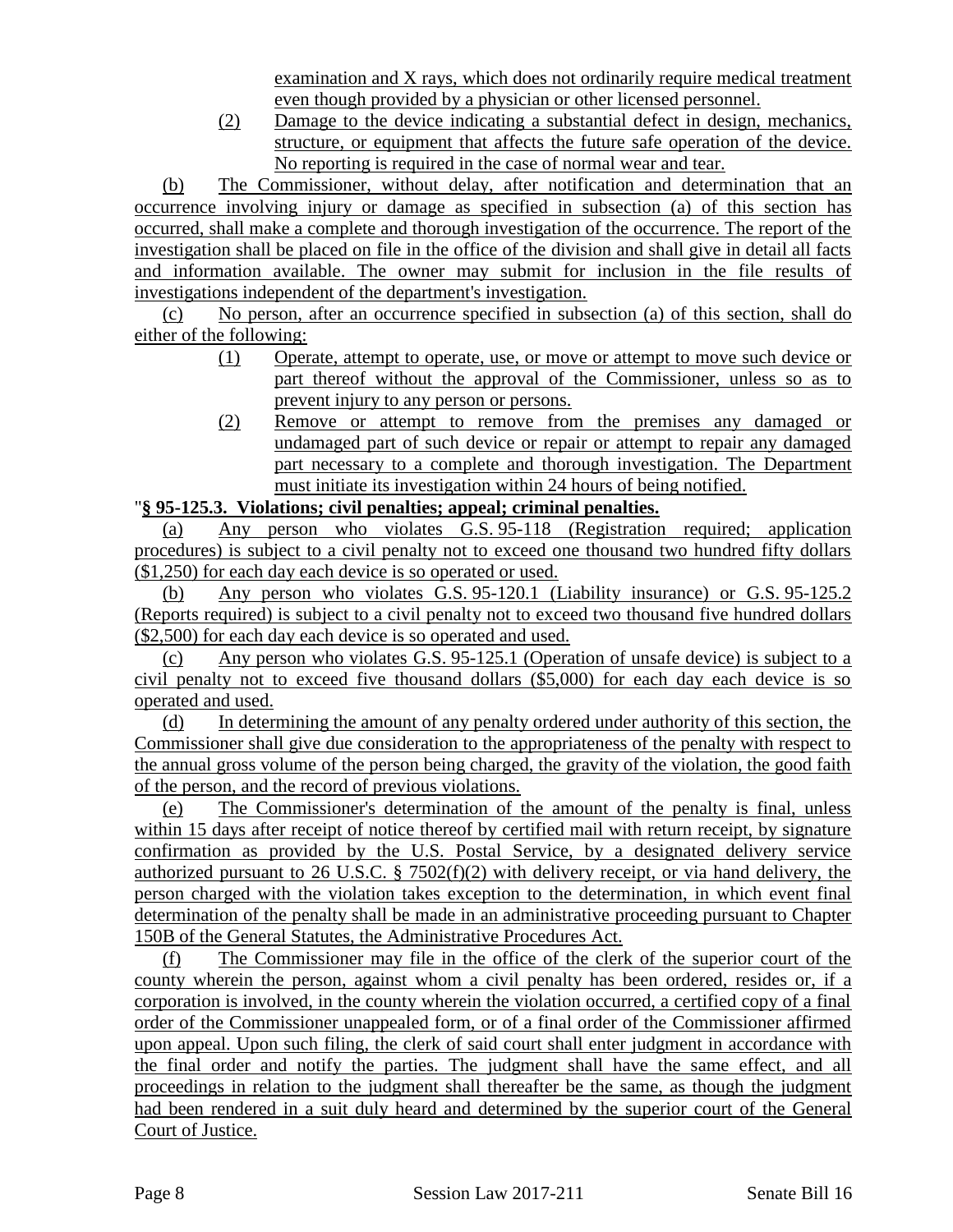(g) Any person who willfully violates any provision of this Article and that violation causes the serious injury or death of any person, then the person is guilty of a Class E felony, which shall include a fine.

(h) Nothing in this section prevents any prosecuting officer of the State of North Carolina from proceeding against a person who violates this Article on a prosecution charging any degree of willful or culpable homicide."

**SECTION 14.(d)** G.S. 95-174 reads as rewritten:

### "**§ 95-174. Definitions.**

(a) "Chemical manufacturer" shall mean means a manufacturing facility classified in Standard Industrial Classification (SIC) Codes 20 through 39 North American Industry Classification System (NAICS) Codes 31 through 33 where chemicals are produced for use or distribution in North Carolina.

(b) "Chemical name" shall mean means the scientific designation of a chemical in accordance with the nomenclature system developed by the International Union of Pure and Applied Chemistry (IUPAC), or the Chemical Abstracts Service (CAS) rules of nomenclature or a name which will clearly identify the chemical for the purpose of conducting a hazard evaluation.

(c) "Common name" shall mean means any designation or identification such as a code name, code number, trade name, brand name or generic name used to identify a chemical other than by its chemical name.

(d) "Distributor" shall mean means any business, other than a chemical manufacturer or importer, which supplies hazardous chemicals to other distributors or to purchasers.

(e) "Employee" shall mean means any person who is employed by an employer under normal operating conditions.

(f) "Employer" means a person engaged in business who has employees, including the State and its political subdivisions but excluding an individual whose only employees are domestic workers or casual laborers who are hired to work at the individual's residence.

(g) "Facility" shall mean means one or more establishments, factories, or buildings located at one contiguous site in North Carolina.

(h) "Fire Chief" shall mean means Fire Chief or Fire Marshall, or Emergency Response Coordinator in the absence of a Fire Chief or Fire Marshall for the appropriate local fire department.

(i) Repealed by Session Laws 1987, c. 489, s. 1.

(j) "Fire Department" shall mean means the fire department having jurisdiction over the facility.

(k) "Hazardous chemical" shall mean means any element, chemical compound or mixture of elements and/or compounds which is a physical hazard or health hazard as defined in subsection (c) of the OSHNC Standard or a hazardous substance as defined in standards adopted by the Occupational Safety and Health Division of the North Carolina Department of Labor in Title 13, Chapter 7 of the North Carolina Administrative Code (13 NCAC 7).

(*l*) "Hazardous Substance List" shall mean means the list required by G.S. 95-191.

(m) "Hazardous substance trade secret" means any formula, plan, pattern, device, process, production information, or compilation of information, which is not patented, which is known only to the employer, the employer's licensees, the employer's employees, and certain other individuals, and which is used or developed for use in the employer's business, and which gives the employer possessing it the opportunity to obtain a competitive advantage over businesses who do not possess it, or the secrecy of which is certified by an appropriate official of the federal government as necessary for national defense purposes. The chemical name and Chemical Abstracts Service number of a substance shall be considered a trade secret only if the employer can establish that the identity or composition of the substance cannot be readily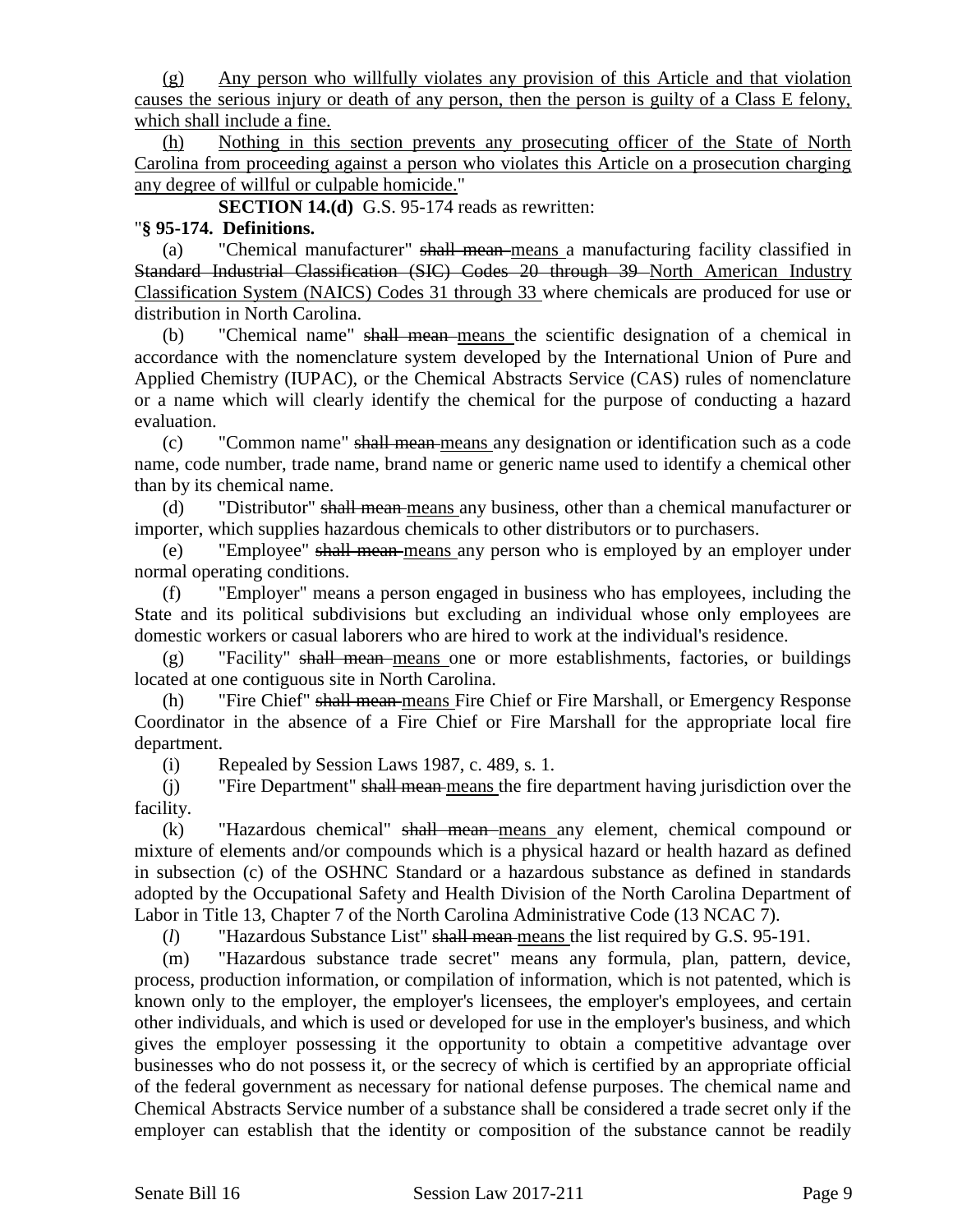ascertained without undue expense by analytical techniques, laboratory procedures, or other lawful means available to a competitor.

(n) "Label" shall mean means any written, printed, or graphic material displayed on or affixed to containers of hazardous chemicals.

(o) "Manufacturing facility" shall mean means a facility classified in SIC Codes 20 through 39 NAICS Code 31 through 33 which manufactures or uses a hazardous chemical or chemicals in North Carolina.

(p) "Material Safety "Safety Data Sheets" or "MSDS" shall mean "SDS" means chemical information sheets adopted by the Occupational Safety and Health Division of the North Carolina Department of Labor in Title 13, Chapter 7 of the North Carolina Administrative Code (13 NCAC 7).

(q) "Nonmanufacturing facility" shall mean means any facility in North Carolina other than a facility in SIC Code 20 through 39, NAICS Code 31 through 33, the State of North Carolina (and its political subdivisions) and volunteer emergency service organizations whose members may be exposed to chemical hazards during emergency situations.

(r) "OSHNC Standard" shall mean means the current Hazard Communication Standard adopted by the Occupational Safety and Health Division of North Carolina Department of Labor in Title 13, Chapter 7 of the North Carolina Administrative Code (13 NCAC 7).

(s) "Storage and Container" shall have has the ordinary meaning however it does not include pipes used in the transfer of substances or the fuel tanks of self-propelled self-propelled internal combustion vehicles."

**SECTION 14.(e)** G.S. 95-191(a) reads as rewritten:

"(a) All employers who manufacture, process, use, store, or produce hazardous chemicals, shall compile and maintain a Hazardous Substance List which shall contain all of the following information for each hazardous chemical stored in the facility in quantities of 55 gallons or 500 pounds, whichever is greater:

- (1) The chemical name or the common name used on the MSDS SDS or container label; label.
- (2) The maximum amount of the chemical stored at the facility at any time during a year, using the following ranges:

Class A, which shall include includes quantities of less than 55 gallons or 500 pounds;pounds.

Class B, which shall include includes quantities of between 55 gallons to 550 gallons, and quantities of between 500 pounds and 5,000 pounds; andpounds.

Class C, which shall include includes quantities of between 550 gallons and 5500 gallons, and quantities between 5,000 pounds and 50,000 pounds; and pounds.

Class D, which shall include includes quantities of greater than 5500 gallons or 50,000 pounds; andpounds.

(3) The area in the facility in which the hazardous chemical is normally stored and to what extent the chemical may be stored at altered temperature or pressure."

**SECTION 14.(f)** G.S. 95-192 reads as rewritten:

## "**§ 95-192. Material safety Safety data sheets.**

(a) Chemical manufacturers and distributors shall provide material safety data sheets (MSDS's)(SDSs) to manufacturing and nonmanufacturing purchasers of hazardous chemicals in North Carolina for each hazardous chemical purchased.

(b) Employers shall maintain the most current MSDS SDS received from manufacturers or distributors for each hazardous chemical purchased. If an MSDS SDS has not been provided by the manufacturer or distributor for chemicals on the Hazardous Substance List at the time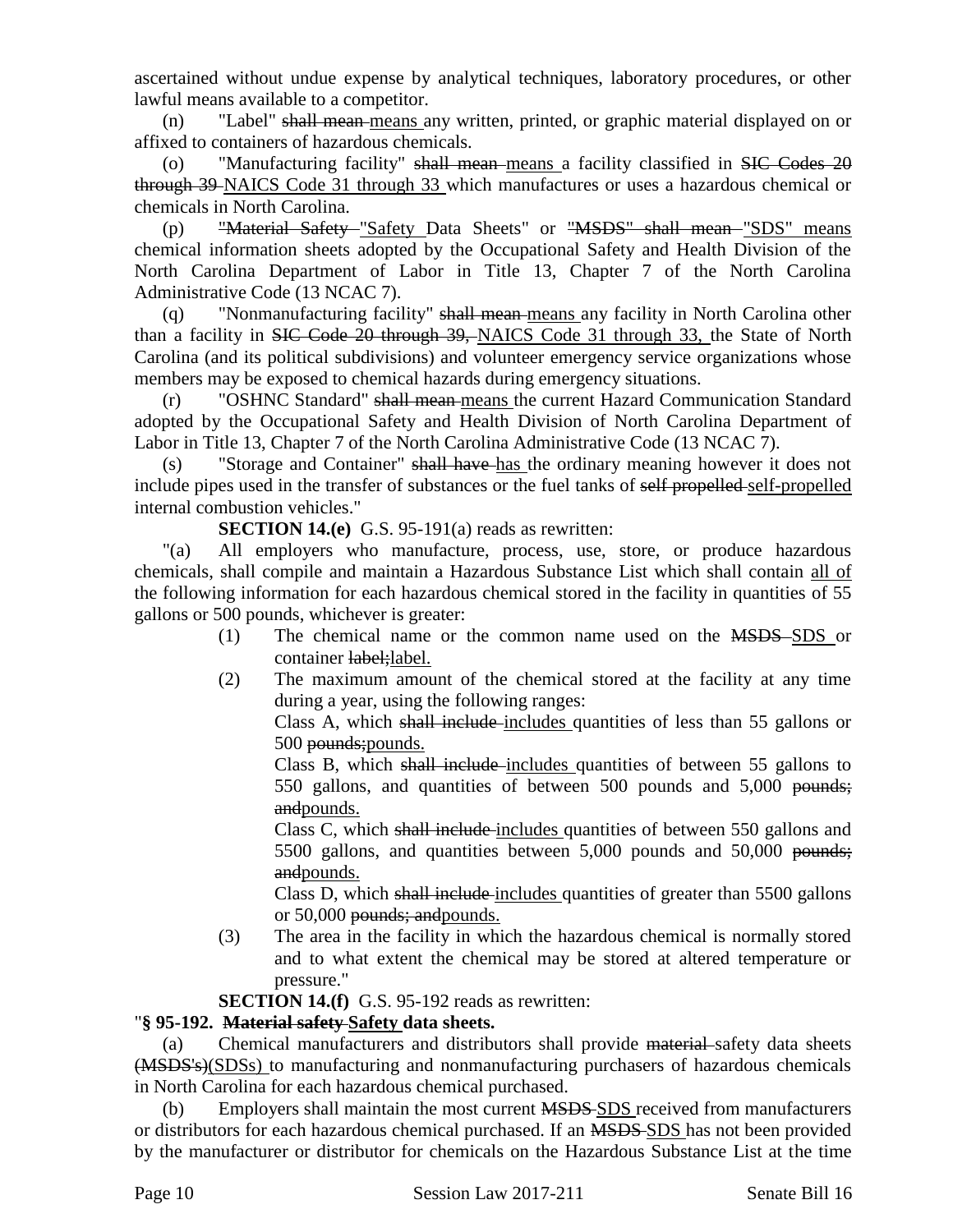the chemicals are received at the facility, the employer shall request one in writing from the manufacturer or distributor within 30 days after receipt of the chemical. If the employer does not receive an MSDS SDS within 30 days after his written request, he shall notify the Commissioner of Labor of the failure by manufacturer or distributor to provide the MSDS.SDS."

**SECTION 14.(g)** G.S. 95-194 reads as rewritten: "**§ 95-194. Emergency information.**

(d) Employers shall provide to the Fire Chief, upon written request of the Fire Chief, a copy of the MSDS SDS for any chemical on the Hazardous Substance List.

… (f) The Fire Chief shall make information from the Hazardous Substance List, the emergency response plan, and MSDS's SDSs available to members of the Fire Department having jurisdiction over the facility and to personnel responsible for preplanning emergency response, police, medical or fire activities, but shall not otherwise distribute or disclose (or allow the disclosure of) information not available to the public under G.S. 95-208. Such persons receiving such information shall not disclose the information received and shall use such information only for the purpose of preplanning emergency response, police, medical or fire activities.

…."

…

**SECTION 14.(h)** G.S. 95-208 reads as rewritten:

#### "**§ 95-208. Community information on hazardous chemicals.**

(a) Any person in North Carolina may request in writing from the employer a list of chemicals used or stored at the facility. The request shall include the name and address of the person making the request and a statement of the purpose for the request. If the person is requesting the list on behalf of or for the use of an organization, partnership, or corporation, he shall also disclose the name and business address of such organization, partnership, or corporation. The request may include, at the option of the employer, a statement to the effect that the information will be used only for the purpose stated. The employer shall furnish to the person making the request a list containing, at a minimum, all chemicals included on the Hazardous Substance List, the class of each chemical as defined in G.S. 95-191(a)(2), and an MSDS SDS for each chemical for which an MSDS SDS is available and is requested. Whenever an employer has withheld a chemical under the provisions of G.S. 95-197 from the information provided under G.S. 95-208, the employer must state that the information is being withheld and, upon request, must provide the MSDS SDS for the chemical. Additional information may be furnished to the person making the request at the option of the employer. The employer shall provide, at a fee not to exceed the cost of reproducing the materials, the materials requested within 10 working days of the date the employer receives the written request for information.

(b) If the employer fails or refuses to provide the information required under subsection (a) of this section, the person requesting the information may request in writing that the Commissioner of Labor review the request. The Commissioner of Labor may conduct an investigation in the same manner as provided in G.S. 95-195(b). Following the investigation, the Commissioner shall make appropriate findings. Either the employer or the person making the initial request may request an administrative hearing pursuant to Chapter 150B of the General Statutes. This request for an administrative hearing shall be submitted to the Commissioner of Labor within 30 days following the Commissioner making his findings. The Commissioner of Labor shall within 30 days of receiving the request hold an administrative hearing to consider the request for information under subsection (a) of this section. This hearing shall be held as provided for in G.S. Chapter 150B, Article 3. If the Commissioner of Labor finds that the request complies with the requirements of subsection (a) of this section, the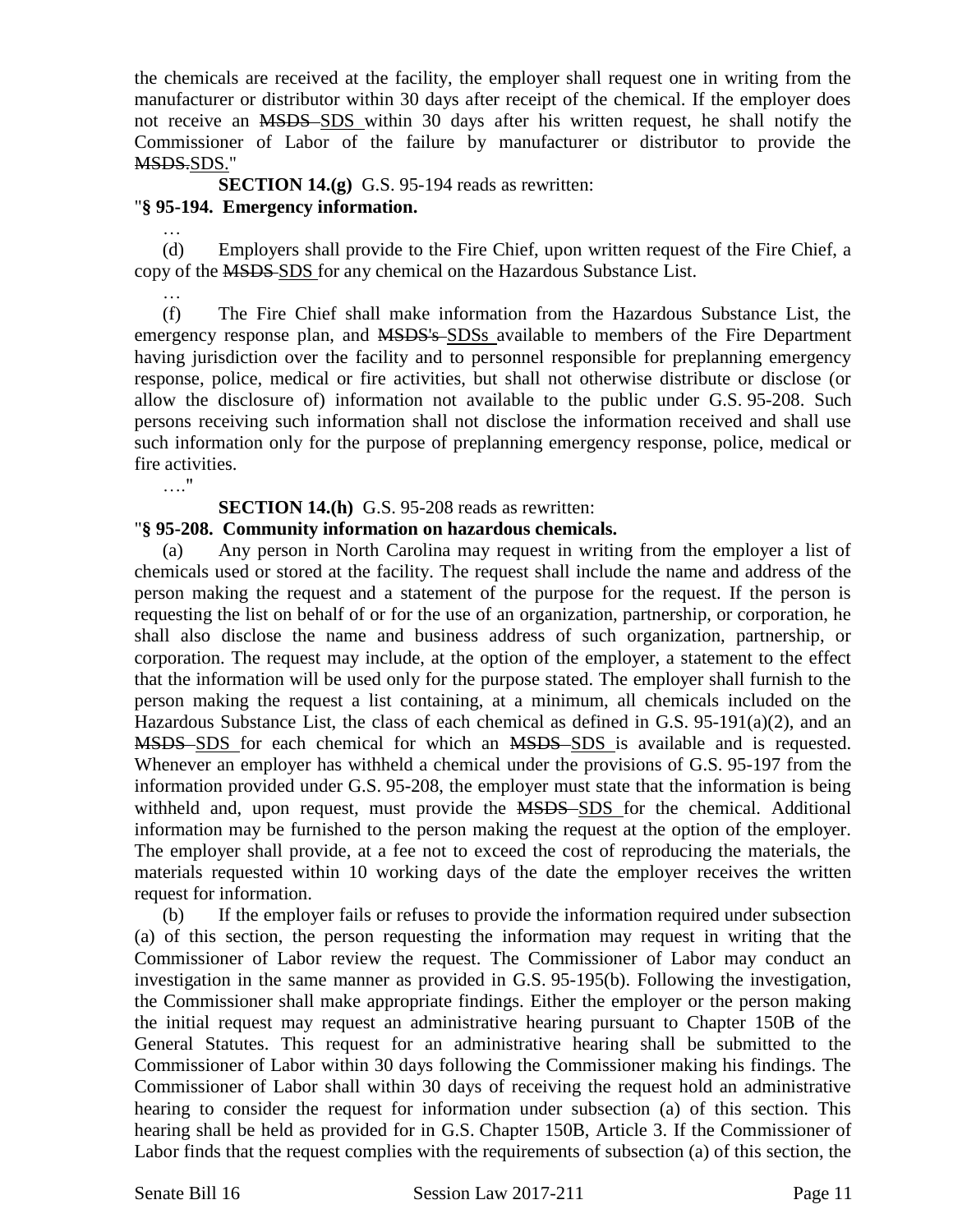Commissioner of Labor shall direct that the employer provide to the person making the request a list containing, at a minimum, all chemicals used or stored at the facility included on the Hazardous Substance List, the class of each chemical as defined in G.S. 95-191(a)(2), and an MSDS SDS for each chemical for which an MSDS SDS is available and is requested and may in his discretion assess civil penalties as provided in G.S. 95-195(c); provided that it shall be a defense to such disclosure if the employer proves that the information has been requested directly or indirectly by, or in behalf of, a competitor of the employer, or that such information is a Hazardous Substance Trade Secret, or that the request did not comply with the requirements of subsection (a) of this section.

(c) Any order by the Commissioner of Labor under subsection (b) of this section shall be subject to judicial review as provided under G.S. Chapter 150B, Article 4."

**SECTION 14.(i)** G.S. 95-216 reads as rewritten:

### "**§ 95-216. Exemptions.**

Notwithstanding any language to the contrary, the provisions of this Article shall not apply to chemicals in or on any of the following:

- (1) Hazardous substances while being transported in interstate commerce into or through this State; State.
- (2) Products intended for personal consumption by employees in the facilities;facilities.
- (3) Retail food sale establishments and all other retail trade establishments in Standard Industrial Classification Codes 53 through 59, North American Industry Classification System Codes 44 through 45, exclusive of processing and repair areas, except that the employer must comply with the provisions of G.S.  $95-194(a)(i)$ ; G.S. 95-194(a)(i).
- (4) Any food, food additive, color additive, drug or cosmetic as such terms are defined in the Federal Food, Drug and Cosmetic Act (21 U.S.C. 301 et seq.);(21 U.S.C. § 301, et seq.).
- (5) A laboratory under the direct supervision or guidance of a technically qualified individual provided that:
	- a. Labels on containers of incoming chemicals shall not be removed or defaced;
	- b. MSDS's SDSs received by the laboratory shall be maintained and made accessible to employees and students;
	- c. The laboratory is not used primarily to produce hazardous chemicals in bulk for commercial purposes; and
	- d. The laboratory operator complies with the provisions of G.S.  $95-194(a)(i)$ ; G.S.  $95-194(a)(i)$ .
- (6) Any farming operation which employs 10 or fewer full-time employees, except that if any hazardous chemical in an amount in excess of 55 gallons or 500 pounds, whichever is greater, is normally stored at the farming operation, the employer must comply with the provisions of G.S.  $95-194(a)(i)$ ; and G.S.  $95-194(a)(i)$ .
- (7) Any distilled spirits, tobacco, and untreated wood products; and products.
- (8) Medicines used directly in patient care in health care facilities and health care facility laboratories."

**SECTION 14.(j)** Subsection (c) of this section becomes effective January 1, 2018, and applies to violations occurring and offenses committed on or after that date. The remainder of this section becomes effective October 1, 2017.

## **DEPARTMENT OF LABOR/CAROLINA STAR PROGRAM**

**SECTION 15.(a)** G.S. 95-127 is amended by adding a new subdivision to read: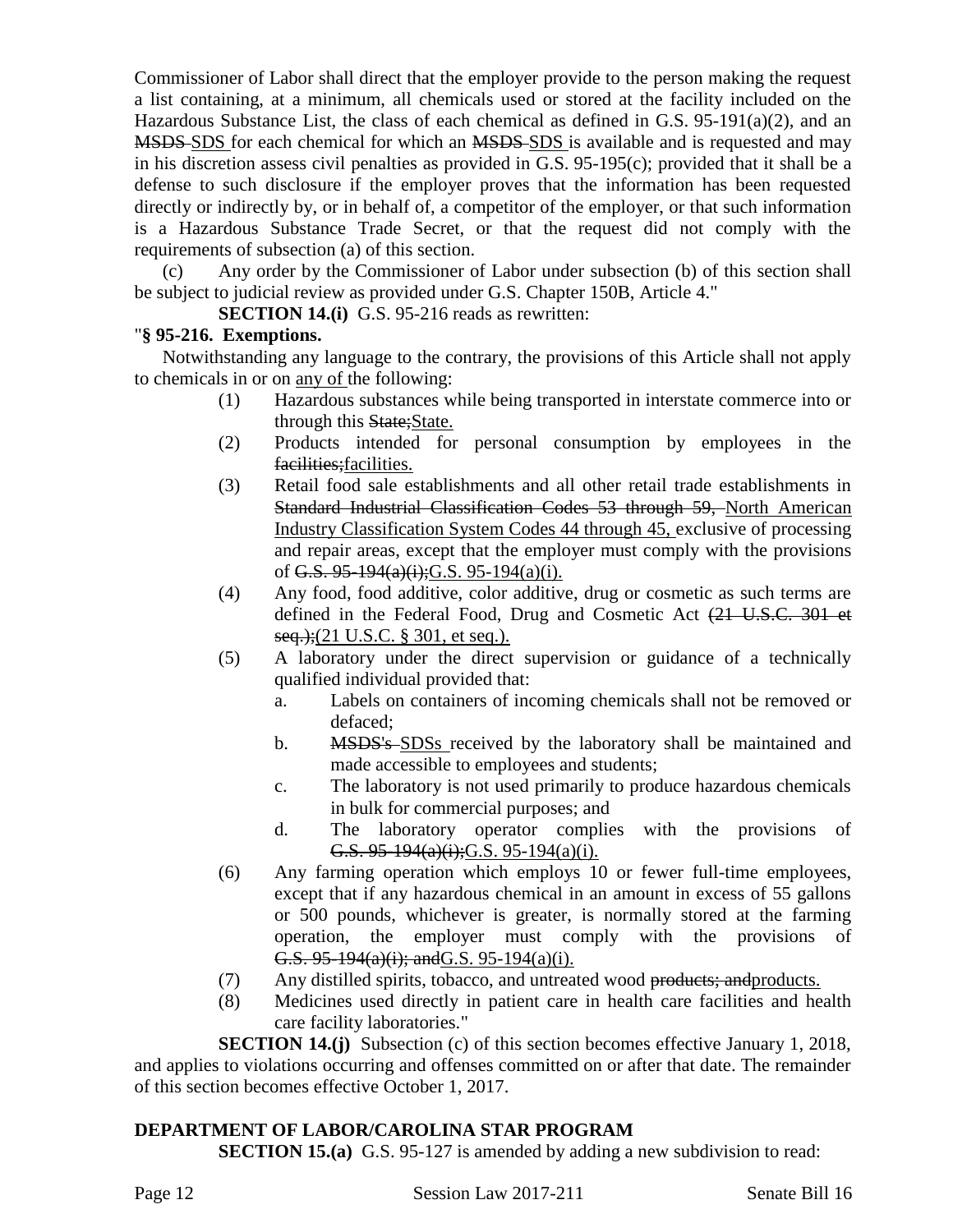$\Gamma(2a)$  Carolina Star Program. – A voluntary program designed to recognize work sites that implement effective safety and health management systems and that meet standards adopted by the Commissioner pursuant to G.S. 95-157. The Carolina Star Program is inclusive of four distinct programs, which includes the following: Carolina Star, Rising Star, Building Star, and Public Sector Star."

**SECTION 15.(b)** Article 16 of Chapter 95 of the General Statutes is amended by adding a new section to read:

## "**§ 95-157. Carolina Star Program.**

(a) The Commissioner may adopt rules for the operation of the Carolina Star Program in a manner that will promote safe and healthy workplaces throughout the State. The rules for the Carolina Star Program adopted by the Commissioner shall pertain to the following matters:

- (1) Upper management leadership and active and meaningful employee involvement.
- (2) Systematic assessment of occupational hazards.
- (3) Comprehensive hazard prevention, control, and mitigation programs.
- (4) Employee safety and health training.
- (5) Annual safety and health program evaluation.
- (6) Star Annual Report.
- (7) Attendance and active participation on Carolina Star Safety Conference Regional Teams and conference related activities.

(b) Applications for participation in the Carolina Star Program shall be submitted by the workplace's management. Applications shall include documentation establishing to the satisfaction of the Commissioner that the employer meets all standards for Carolina Star Program participation.

(c) The Department shall provide for on-site evaluations, as resources allow, by Carolina Star Program evaluation teams of each workplace that has applied to participate in the Carolina Star Program to determine if the applicant's workplace complies with the standards for Carolina Star Program participation.

(d) A workplace's continued participation in the Carolina Star Program shall be conditioned on meeting the requirements and expectations established by the Carolina Star Program Policies and Procedures Manual, Star Annual Report, and successful completion of periodic on-site evaluations conducted by the Carolina Star Program evaluation team.

(e) During periods in which a workplace is a participant in the Carolina Star Program, the workplace shall be exempt from inspections under G.S. 95-136; however, this exception shall not apply to inspections or investigations of the workplace arising from complaints, referrals, fatalities, catastrophes, nonfatal accidents, or significant toxic chemical releases."

**SECTION 15.(c)** A workplace that was a participant in the uncodified Carolina Star Program prior to October 1, 2017, may continue as a participant in the Carolina Star Program established pursuant to G.S. 95-157, as enacted by this section. On and after October 1, 2017, the continued participation by that workplace in the Carolina Star Program shall be conditioned upon the workplace's ability to meet the requirements and expectations established by all guidelines for participation in the Carolina Star Program adopted by the Commissioner under G.S. 95-157.

**SECTION 15.(d)** This section becomes effective October 1, 2017.

## **LANDFILL/LIFE-OF-SITE**

**SECTION 16.(a)** Section 3.2(a) of S.L. 2017-10 is repealed.

**SECTION 16.(b)** Section 3.2(e) of S.L. 2017-10 reads as rewritten:

"**SECTION 3.2.(e)** Subsection (a) of this section applies to franchise agreements (i) executed on or after October 1, 2015, and (ii) executed on or before October 1, 2015, only if all

Senate Bill 16 Session Law 2017-211 Page 13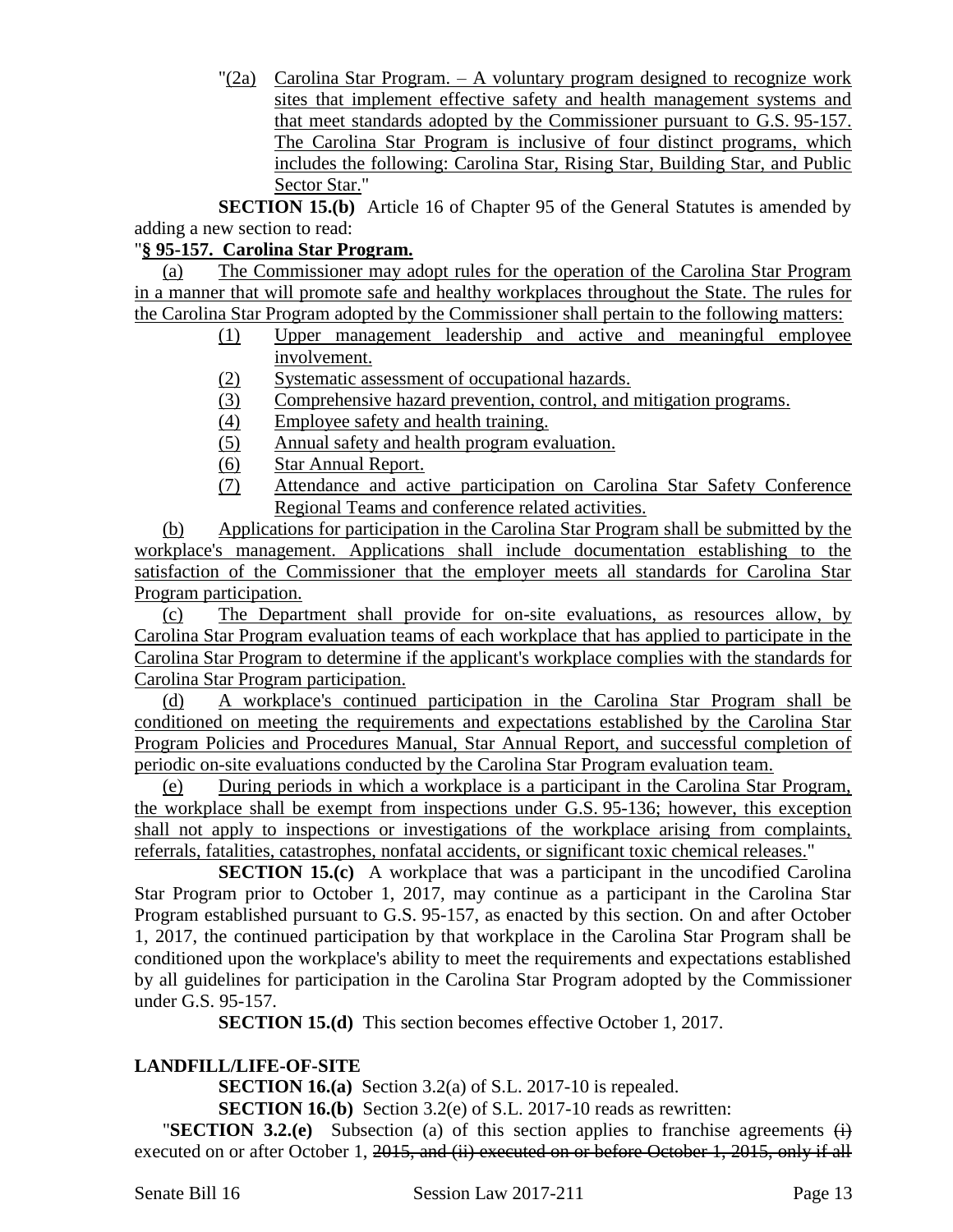parties to a valid and operative agreement consent to modify the agreement for the purpose of extending the agreement's duration of the life-of-site of the landfill for which the agreement was executed, and public notice and hearing is provided for such modification in compliance with the requirements of G.S. 130A-294(b1)(3).2015."

**SECTION 16.(c)** G.S. 130A-294 reads as rewritten:

### "**§ 130A-294. Solid waste management program.**

…

(a2) Permits for sanitary landfills and transfer stations shall be issued for the life-of-site of the facility unless revoked as otherwise provided under this Article or upon the expiration of any local government franchise required for the facility pursuant to subsection (b1) of this section. revoked. For purposes of this section, "life-of-site" means the period from the initial receipt of solid waste at the facility until the Department approves final closure of the facility. the facility reaches its final permitted elevations, which period shall not exceed 60 years. Permits issued pursuant to this subsection shall take into account the duration of any permits previously issued for the facility and the remaining capacity at the facility.

(a3) In order to preserve long-term disposal capacity, a life-of-site permit issued for a sanitary landfill shall survive the expiration of a local government approval or franchise. In order to preserve any economic benefits included in the franchise, the County may extend the franchise under the same terms and conditions for the term of the life-of-site permit. The extension of the franchise hereby shall not trigger the requirements for a new permit, a major permit modification, or a substantial amendment to the permit.

- (b1) (1) For purposes of this subsection and subdivision (4) of subsection (a) of this section, a "substantial amendment" means either:
	- … (2) A person who intends to apply for a new permit for a sanitary landfill shall obtain, prior to applying for a permit, a franchise for the operation of the sanitary landfill from each local government having jurisdiction over any part of the land on which the sanitary landfill and its appurtenances are located or to be located. A local government may adopt a franchise ordinance under G.S. 153A-136 or G.S. 160A-319. A franchise granted for a sanitary landfill shall (i) be granted for the life-of-site of the landfill, but for a period not to exceed 60 years, and (ii) include all of the following:
		- a. A statement of the population to be served, including a description of the geographic area.
		- b. A description of the volume and characteristics of the waste stream.
		- c. A projection of the useful life of the sanitary landfill.
		- d. Repealed by Session Laws 2013-409, s. 8, effective August 23, 2013.
		- e. The procedures to be followed for governmental oversight and regulation of the fees and rates to be charged by facilities subject to the franchise for waste generated in the jurisdiction of the franchising entity.
		- f. A facility plan for the sanitary landfill that shall include the boundaries of the proposed facility, proposed development of the facility site, the boundaries of all waste disposal units, final elevations and capacity of all waste disposal units, the amount of waste to be received per day in tons, the total waste disposal capacity of the sanitary landfill in tons, a description of environmental controls, and a description of any other waste management activities to be conducted at the facility. In addition, the facility plan shall show the proposed location of soil borrow areas, leachate facilities,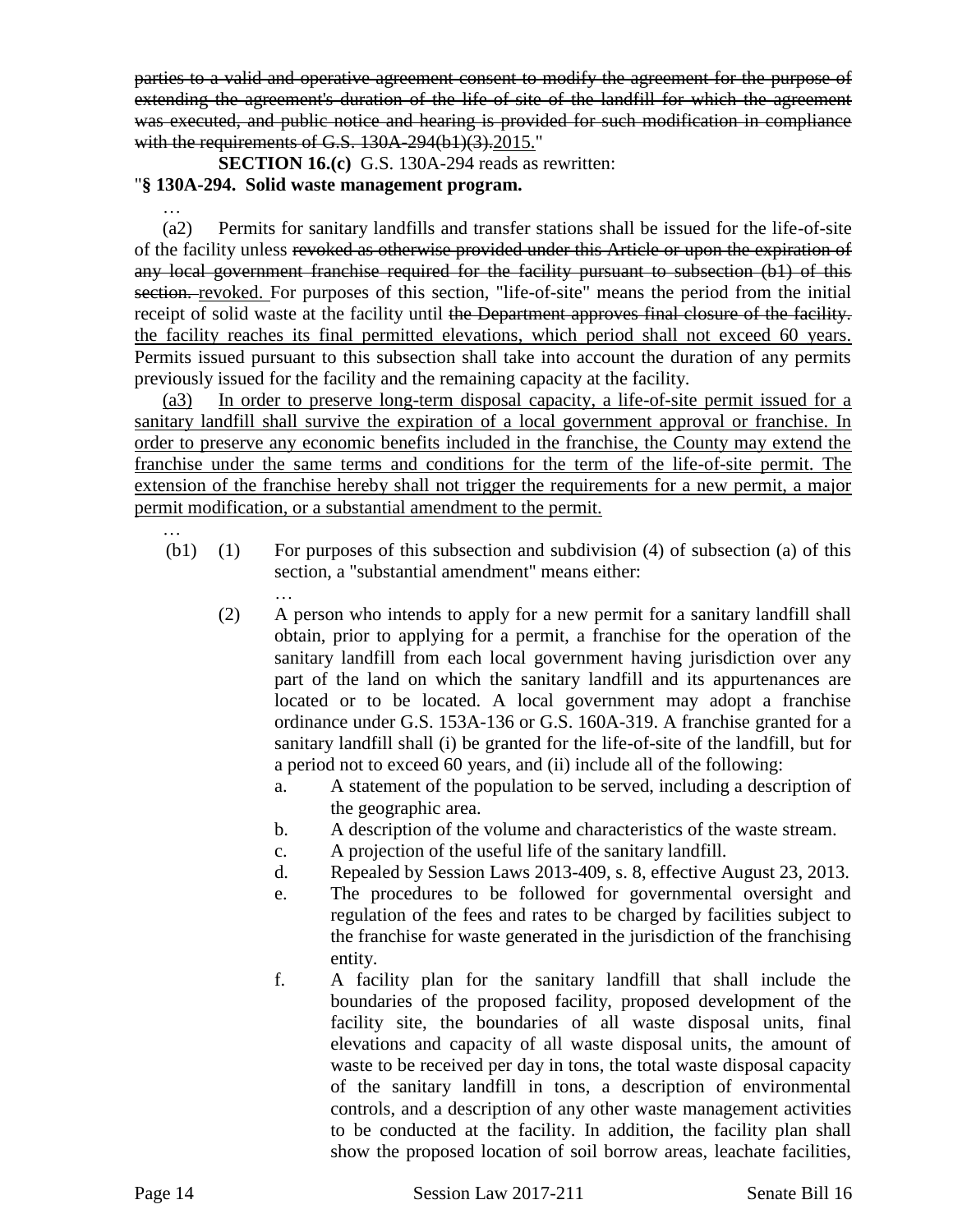and all other facilities and infrastructure, including ingress and egress to the facility.

(3) Prior to the award of a franchise for the construction or operation of a sanitary landfill, the board of commissioners of the county or counties in which the sanitary landfill is proposed to be located or is located or, if the sanitary landfill is proposed to be located or is located in a city, the governing board of the city shall conduct a public hearing. The board of commissioners of the county or counties in which the sanitary landfill is proposed to be located or is located or, if the sanitary landfill is proposed to be located or is located in a city, the governing board of the city shall provide at least 30 days' notice to the public of the public hearing. The notice shall include a summary of all the information required to be included in the franchise, and shall specify the procedure to be followed at the public hearing. The applicant for the franchise shall provide a copy of the application for the franchise that includes all of the information required to be included in the franchise, to the public library closest to the proposed sanitary landfill site to be made available for inspection and copying by the public. The requirements of this subdivision shall not apply to franchises extended pursuant to subsection (a3) of this section.

…."

## **CLARIFY DEFINITION OF COMMERCIAL REAL ESTATE/BROKER LIEN**

**SECTION 17.** G.S. 44A-24.2(3) reads as rewritten:

- "(3) Commercial real estate. Any real property or interest therein, whether freehold or nonfreehold, which at the time the property or interest is made the subject of an agreement for broker services:
	- a. Is lawfully used primarily for sales, office, research, institutional, agricultural, forestry, warehouse, manufacturing, industrial, or mining purposes or for multifamily residential purposes involving five or more dwelling units;
	- b. May lawfully be used for any of the purposes listed in sub-subdivision (3)a. of this section by a zoning ordinance adopted pursuant to the provisions of Article 18 of Chapter 153A or Article 19 of Chapter 160A of the General Statutes or which is the subject of an official application or petition to amend the applicable zoning ordinance to permit any of the uses listed in sub-subdivision (3)a. of this section which is under consideration by the government agency with authority to approve the amendment; or
	- c. Is in good faith intended to be immediately used for any of the purposes listed in sub-subdivision (3)a. of this section by the parties to any contract, lease, option, or offer to make any contract, lease, or option."

#### **PRESSURE VESSEL EXCLUSION**

**SECTION 18.** G.S. 95-69.10(b)(8) reads as rewritten:

- "(8) Any of the following pressure vessels that do not exceed the listed limitations if the vessel is not equipped with a quick actuating closure:
	- a. Five cubic feet in volume and 250 psig.
	- b. Three cubic feet in volume and 350 psig.
	- c. One and one-half cubic feet in volume and 600 psig.
	- d. An inside diameter of six inches with no limitation on pressure.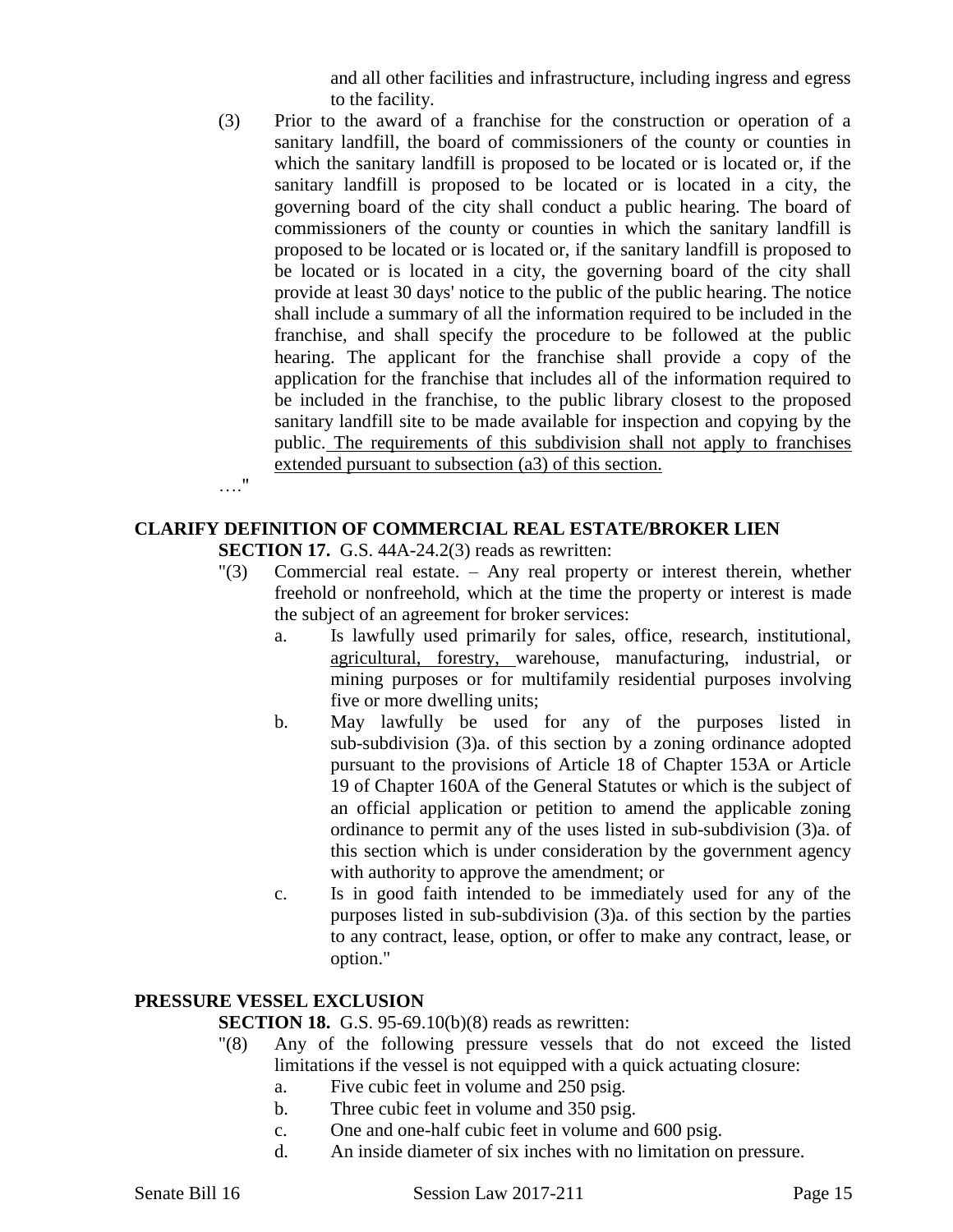e. Five cubic feet in volume when the pressure vessel is constructed and operated on the same real property zoned industrial and where its operation is undertaken using commercially acceptable safety precautions for the application."

## **WASTEWATER SYSTEM PERMIT EXTENSION**

**SECTION 19.** G.S. 130A-336 is amended by adding a new subsection to read:

"(b1) An improvement permit or authorization for wastewater system construction issued by a local health department from January 1, 2000, to January 1, 2015, which has not been acted on and would have otherwise expired, shall remain valid until January 1, 2020, without penalty, unless there are changes in the hydraulic flows or wastewater characteristics from the original local health department evaluation. Permits are transferrable with ownership of the property. Permits shall retain the site, soil evaluations, and construction conditions of the original permit."

## **STUDY CREATION OF A PROCESS FOR THE MEDIATION AND ARBITRATION OF DISPUTES BETWEEN OWNERS OF PROPERTY LOCATED IN A HOMEOWNERS OR PROPERTY OWNERS ASSOCIATION AND THE GOVERNING ENTITIES OF SUCH HOMEOWNERS OR PROPERTY OWNERS ASSOCIATIONS**

**SECTION 20.** The Legislative Research Commission shall study the creation of a process for the mediation and arbitration of disputes between the owners of property located in a homeowners or property owners association and the governing entities of such homeowners or property owners associations. The Legislative Research Commission shall report its findings and recommendations to the 2018 Regular Session of the 2017 General Assembly when it convenes.

## **SEVERABILITY CLAUSE AND EFFECTIVE DATE**

**SECTION 21.(a)** If any section or provision of this act is declared unconstitutional or invalid by the courts, it does not affect the validity of this act as a whole or any part other than the part declared to be unconstitutional or invalid.